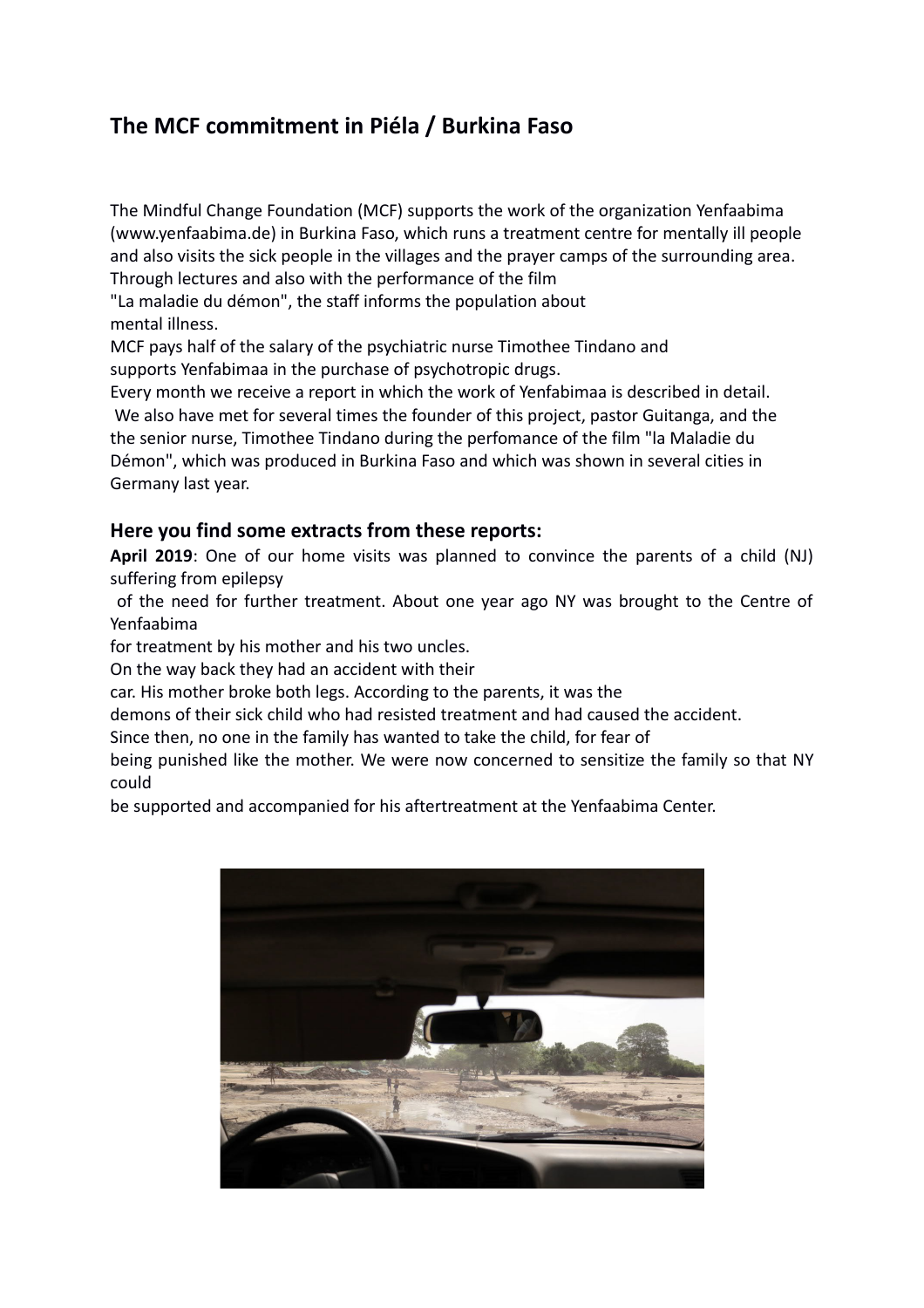**May 2019**: Example of a pregnant woman (S.M.) who lives in a rural part of the community and who was visited on 26 May 2019 by a member of the staff of Yenfaabima. Three months earlier, she had been brought to the Yenfaabima Reception Centre because of psychological problems related to pregnancy in the fourth month. According to the relatives, she is to have her first signs of illness in September 2018 in the Ivory Coast, while she had worked together with her husband in the plantation fields. After all treatments had failed, she was brought back to Burkina Faso by her husband and was initially brought to the psychiatric ward of Yalgado University Hospital Ouédraogo (CHUYO), where a treatment of unknown type was carried out. One month later she broke off contact with the psychiatric service of CHUYO because according to her parents, the cause of her mental illness were the ghosts of forests (or plantations) in Côte d'Ivoire. This is why she was located in N., a small town in the central plateau, to be treated by a healer. She's supposed to have been there for a few days, and when the expected successes did not occur, her parents returned her to her village to continue her treatment with absudes and fumigations. The patient's stepfather learned of the existence of Yenfaabima and

decided to take her there. Here we diagnosed a paranoid schizophrenia.

She was treated, and by the grace of God, she gave birth a healthy girl.

The purpose of our visit now, was to encourage and enlighten her family,

motivating them to accept the treatment and to encourage her to take the prescribed medication.

**March 2019:** Patient T.B. is a pastor, he worked in the village of N. In September 2018 he had his first episode of schizoaffective psychosis linked to a grand mal epilepsy.

This combined disorder had led to the antisocial act of rape

whose victim was none other than a faithful member of his church. This act

had the consequence that he had to give up his pastoral ministry for some years and his

whole family was exiled to the village of B. - 50 km from Piéla. After

some failed treatment attempts in a prayer centre and treatment with fumigations

he was brought to the Yenfaabima centre, where treatment was begun with

sedative neuroleptics and an anti-epileptic. Subsequently

a good clinical course was observed. The purpose of this visit was

to listen to his desperate wife and the children and encourage them

to accept the illness of the patient and stand by his side, to help him to continue his treatment in

Yenfaabima reception centre. Our visit took place on 09 August 2019.

At the end of this visit there was a great joyful relief of his wife, his eldest

son and his cousin, who agreed to combat social stigma and to help the patient,

who had been stabilized during the treatment and who had no epileptic attacks within four months.

**October 2019:** Ms LD was received for her first consultation in Yenfaabima 48 days ago.

She was diagnosed with a mania with psychotic symptoms for which

a treatment had been initiated. We suggested that she should be monitored in our centre for 48 hours,

but she ran away that same day late at night (about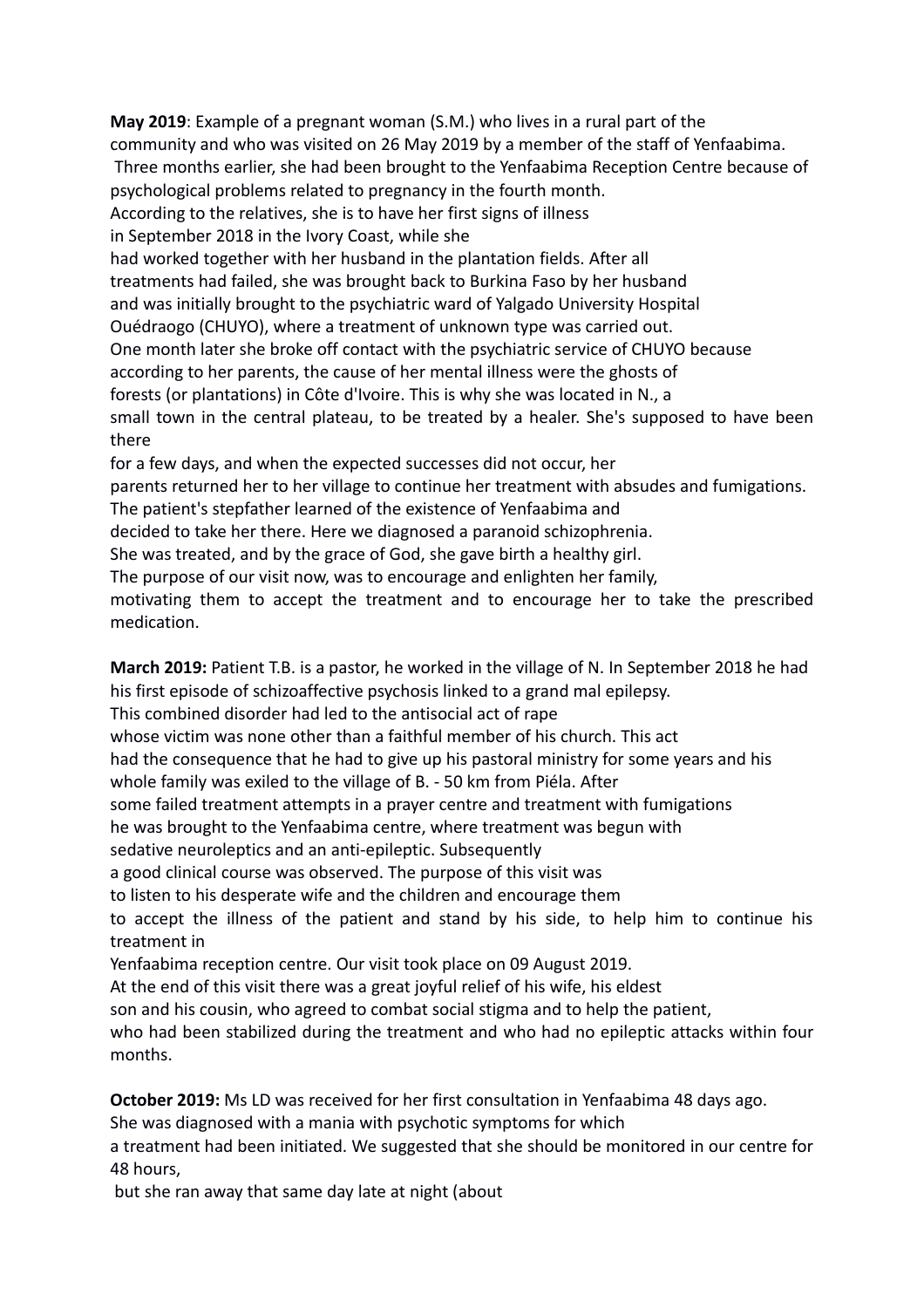2 a.m.) to seek shelter in her house without the knowledge of her only daughter, who is at her side, but who is married in the capital Ouagadougou and is pregnant in the 8th month.

 So, the team went to the patient's home the next morning, where she lived with little kids -still going to school. Trying to convince her to return to Yenfaabima was in vain. So, we decided to keep her at home but on condition that she accepts that a health worker

comes in the morning and in the evening to give her the medication. She has accepted.

She was accompanied for a week, and then she agreed to

to take medication on her own.



**November 19:** Mr. HA is a singer living in T. and is said to have had several episodes of a mental illness .For more than five years he has been treated by both

traditional healers as well as through prayers - without success.

He was first seen by Yenfaabima on 26 May 2019 for paranoid schizophrenia,

tied on both hands with a traditional rope. He is a

Patient who was quickly stabilized after two treatments within his family. Goal

of the visit was to make him sing again, and above all to encourage him to continue his artistic

 work, which his parents did not want, because in their opinion he can be possessed by ghosts while singing. We have involved his situation into

educational work in Yenfaabima for the social and work reintegration of the patients.

**December 2019**: Example of a home visit in the village of S., about 5 km from Piéla.

Mr. L.D. has been a homeless mentally ill patient for 15 years, treated by

Yenfaabima for about three years because of paranoid schizophrenia.

We saw a very good compliance and stabilization after the first three weeks of treatment. However, Mr L.D. is faced with the problem of family reintegration. According to the family he could no longer live with them. The family was afraid that his demons would haunt the